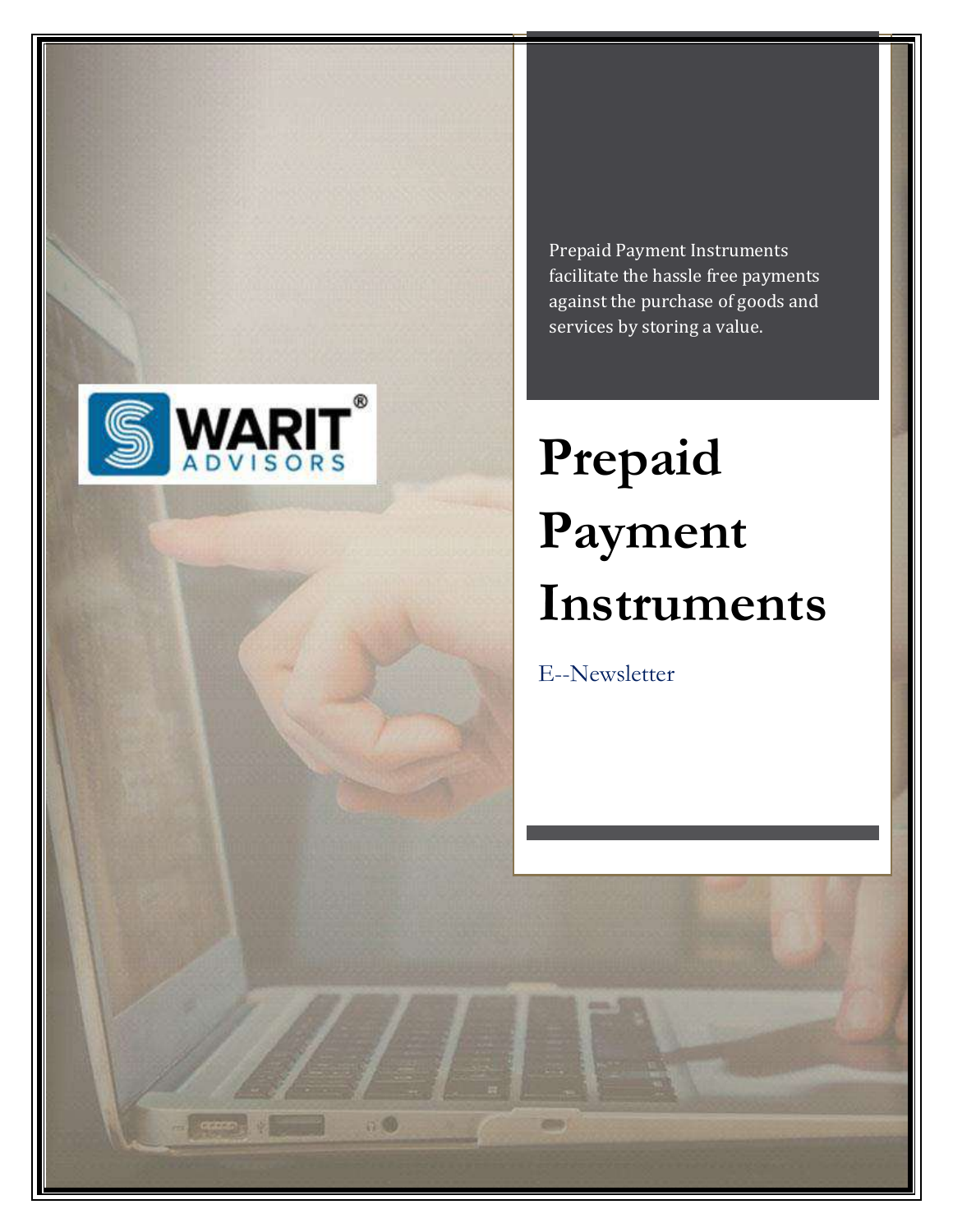The recent developments in the technology and considering the ease provided by it in our day to day routine, we are becomingmore and more dependent on the technology for everything.From doing the mobile recharges, booking tickets for trains, flights and movies and shopping for clothes,shoes and bags, everything hasbecome online.

These technology driven companies provide a virtual marketplace where one can buy everything online from home appliances to grocery products. This online e-commerce is growing so fast that it is eliminating the traditional way of shopping.

These Companies provide for various options for making the payment online such as net banking, via debit/credit card and pre-paid/mobile wallets. While net banking and paying through debit/credit card is an old method of making the payments,pre-paid wallet is a recent development, which is often mistaken for mobile banking. These mobile wallets are the prepaid instruments which are regulated by RBI. In these wallets user

can store money and can make payment for various goods and services.

# **Pre-Paid Instruments**



These instruments facilitate the hassle free payments against the purchase of goods and services by storing a value. The value is stored in these walletsusing credit/debit cardor via net banking.

Pre-paid instruments are mainly online wallets where one can store money and later on can pay this money using the same wallet for different services and goods.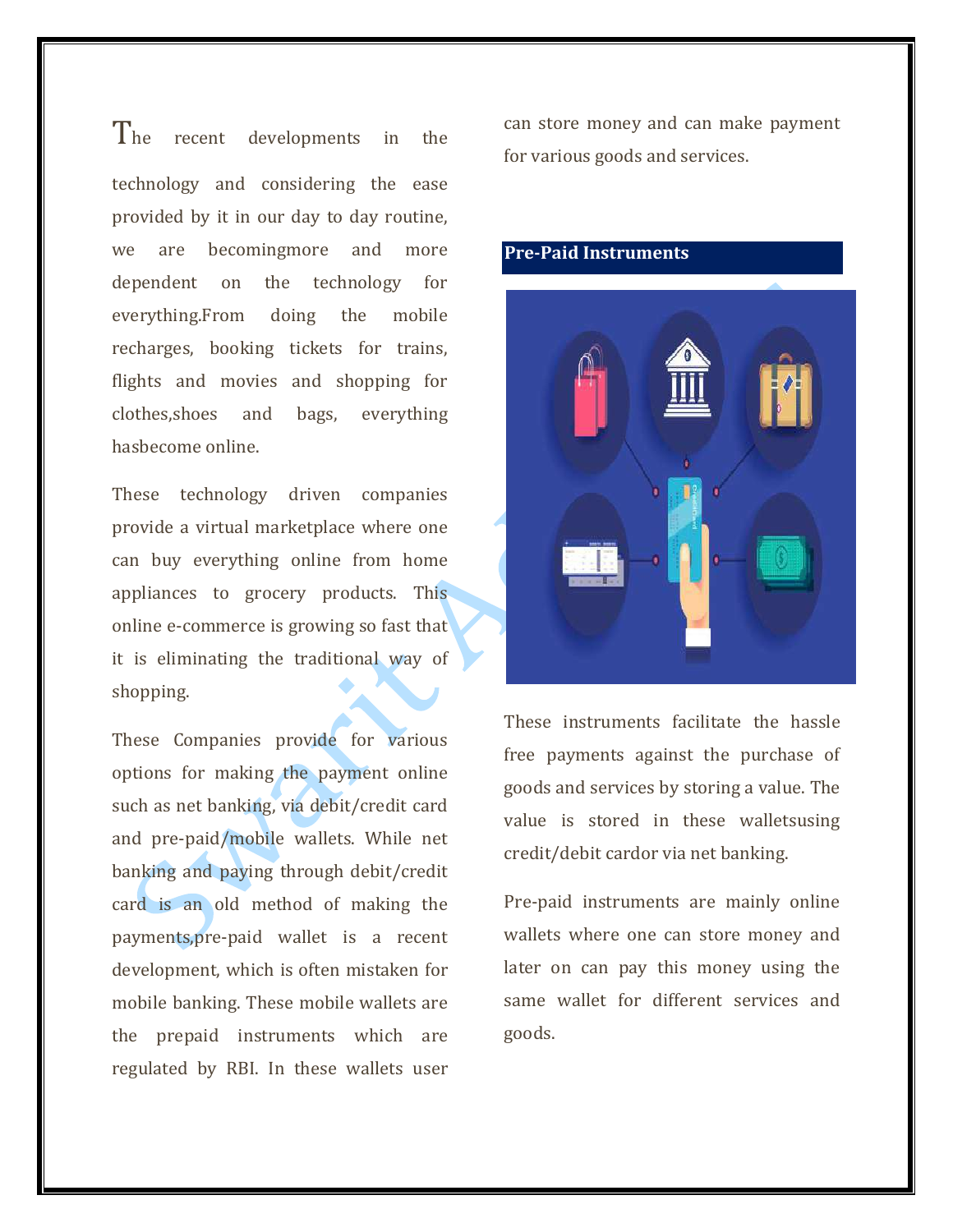### **Types of Pre-paid Instruments**

There are three categories of pre-paid instruments:

**Closed Instruments:**This instrument is issued by the vendor for making the payment against the goods and servicesprovided by the vendor itself.They do not permit cash withdrawal. For Example: Flipkart wallet, Uber Credits.

**Semi-Closed Instruments:**This instrument is issued mainly by the ecommerce service providers. Issuer takes money from the consumers and deposit in these wallets and then users use this money to make payment to the merchants. For Example: Paytm, PhonePe, PayPal. They are the leading issuers of semi-closed wallets in India. Money can be paid through these instruments but it cannot be withdrawn.

**Open Instruments:** Only banks are allowed to issue open instruments. It can be used to withdraw money at ATMs/ Point of Sales (PoS) etc.This instrument is issued only by banks and is used at any merchant for purchase of goods and services, including financial services, remittance facilities, etc.

#### **Recent Developments:**



Demonetization drive implemented by Mr Narendra Modi was an exceptional move towards cashless economy. Since then,Indian policy makers and business enterprisesare continuously trying to explore the possibility of moving towards a cashless economy. Till the year 2016, cash was the main source to make payment and was accounted for 96% of the monetary transactions in the country. The demonetization move primarily aimed to curb the black money inthe economy thereby making it a "cashless economy".

Post demonetization there is a significant change in the transaction method used by the people across the country. The people now choose to pay through cheques, debit & credit cardsand e-wallet. The people have been encouraged to use the digital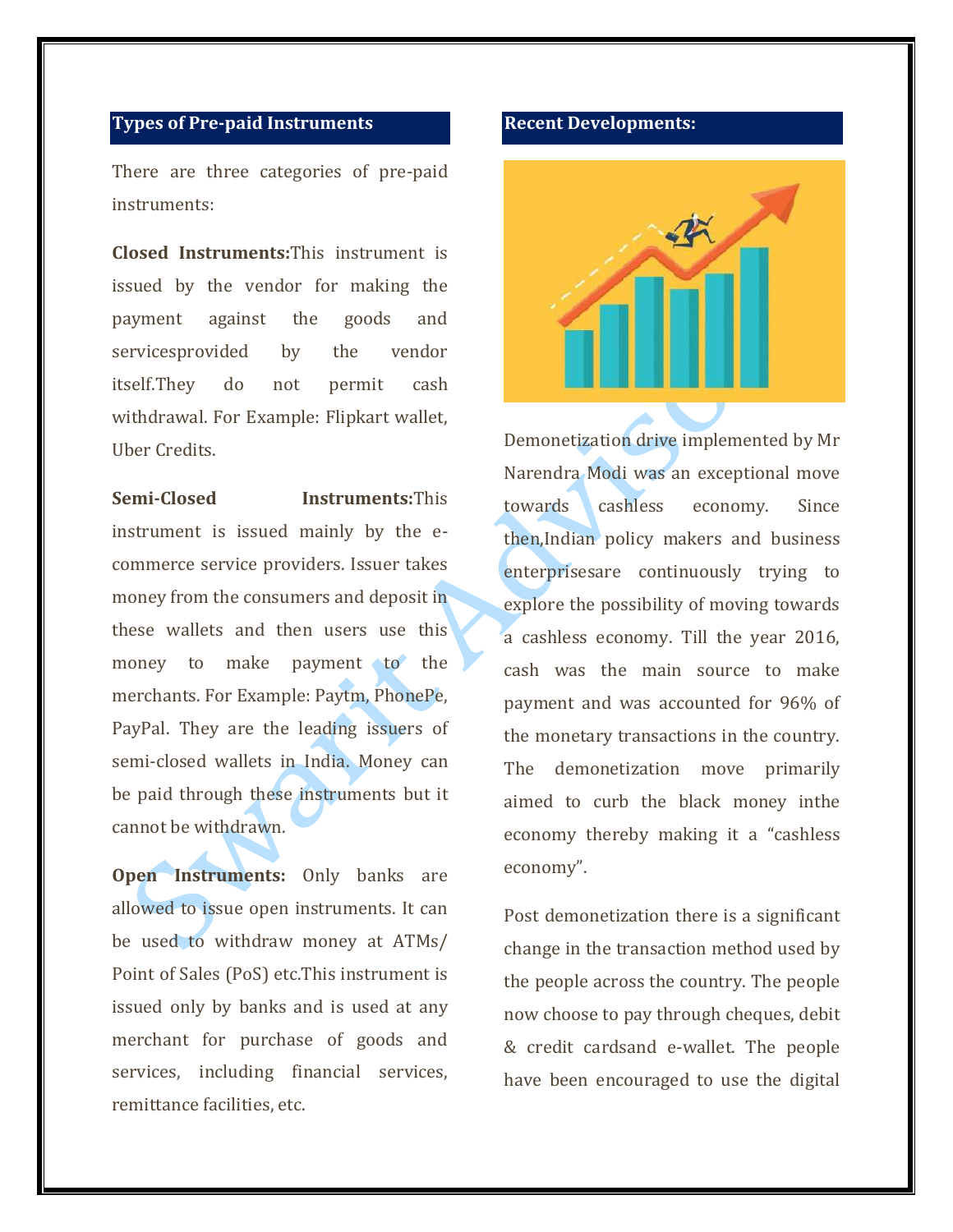platform for sending and receiving the money. Since then many prepaid wallet has been introduced and has grown recently such as Paytm, PhonePe, Ola Money Wallet, and Amazon Pay. The people are using this method of payment to make the transaction quick and hassle free.

# **Market Size**

# **M-wallet Market (INR Billion), FY 2016 to FY 2022**



#### *Source: RBI, RNCOS*

The purchase of goods and services, and money transfers against the value stored on the instrument is facilitated by prepaid wallets. The issuer company charges "service charge" for their services provided to the users at a certain percentage of the total value of the transaction. Post demonetization Indian pre-paid wallet market in FY 2016 was around INR 1.54 Billion, and it is expected to grow at a CAGR of 196% during FY

2017 to FY 2022 and will reach INR 1512 Billion by the end of FY 2022.

These E-wallets act as an alternative to traditional and current payment system. These wallets do not offer their services through agents or distributors, but are used directly by individual.

## **Laws Governing Pre-paid Instruments**

The Reserve Bank of India (RBI) is the regulator and issues guidelines to provide a framework for the regulation of payment systems involving the issuance of Pre-paid Payment Instruments (PPIs) in the country. Section 18 of the Payment & Settlement Systems Act, 2007 empowers the RBI to issue the guidelines regarding regulation of payment systems in India. The RBI has issued guidelines on issuance and operation of PPIs in India in April 2009 initially, which have been amended from time to time, considering the developments in the field and the progress made by the PPI issuers.

Only Banks can issue all categories of prepaid payment instruments in India, whereas Non-Banking Financial Companies (NBFCs) and other companies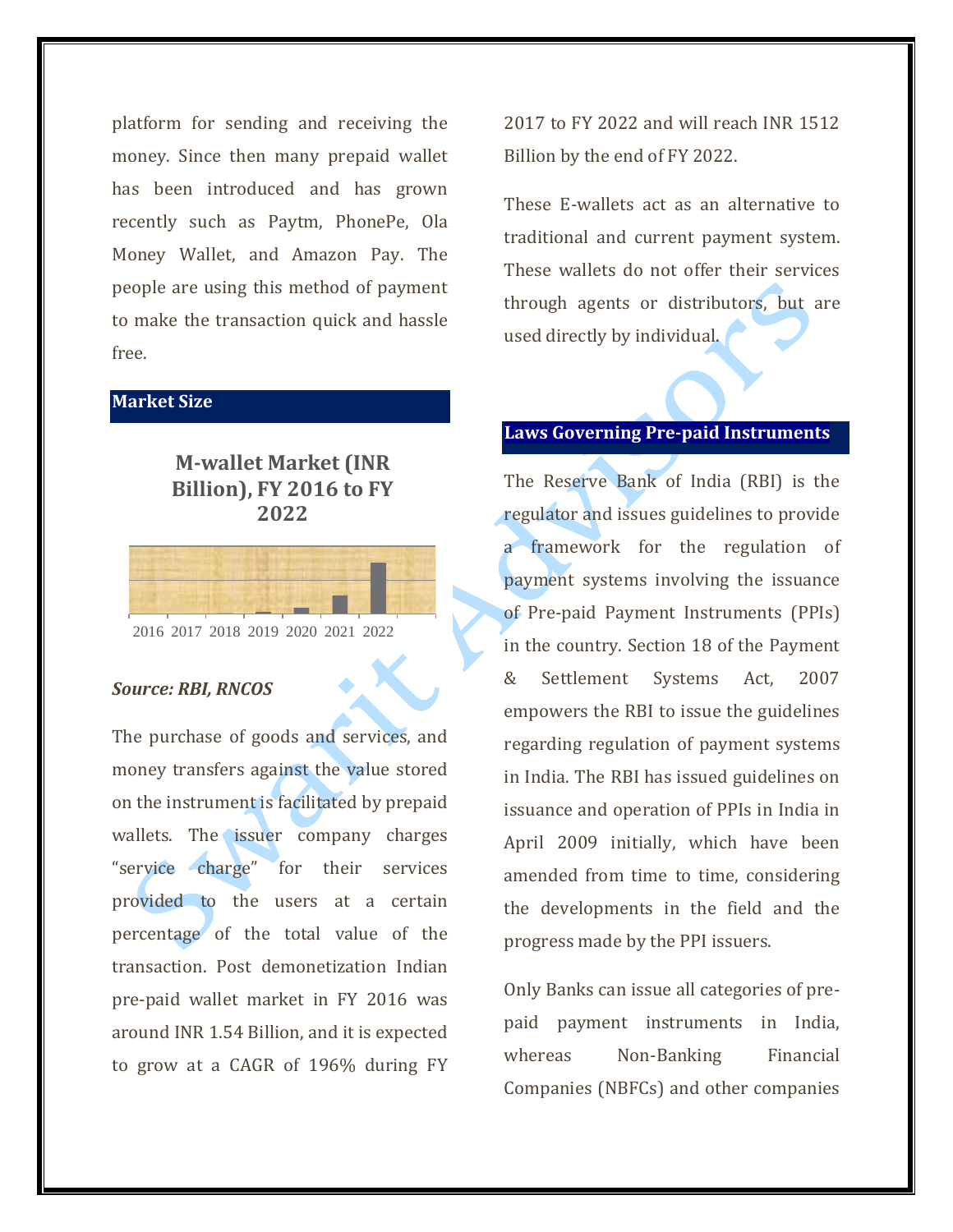are permitted to issue only closed and semi-closed system payment instruments, including mobile phone-based pre-paid payment instruments. All persons, looking to acquire a license for PPI shall have a minimum paid-up capital of INR 5 Crore and minimum positive net worth of INR 1 Crore at all the times. Applicant companies having FDI/FII are also required to meet the minimum capital requirement as applicable under Consolidated FDI policy guidelines of Government of India. Pre-paid wallet License can be obtained by Companies incorporated in India only.

Procedure for setting up of Semi Closed wallets by Companies/ NBFC/Banks as follows:

- ➢ NBFC/ Banks/ companies issues a semi closed PPI after getting the necessary authorization from RBI.
- $\triangleright$  The issuing company is required to open a Bank Account known as "Escrow Account".
- ➢ Escrow Account is opened with any scheduled bank. The PPI holder's money is saved in this account, and all the transactions are done through this account.

 $\triangleright$  The escrow account then transfers the amount to the merchant by keeping the mark up of the PPI issuer.

# **Current Scenario of Non-cash Payment Transactions**



There are around 100 million consumers who are using e-wallets as an option to make transaction in India. The following are the non-cash payment instruments in India:

- ➢ Debit card
- ➢ Credit card
- $\triangleright$  Cheques and
- ➢ Money transfer through NEFT, RTGS

However, the people still prefer to transact either through RTGS transfers or